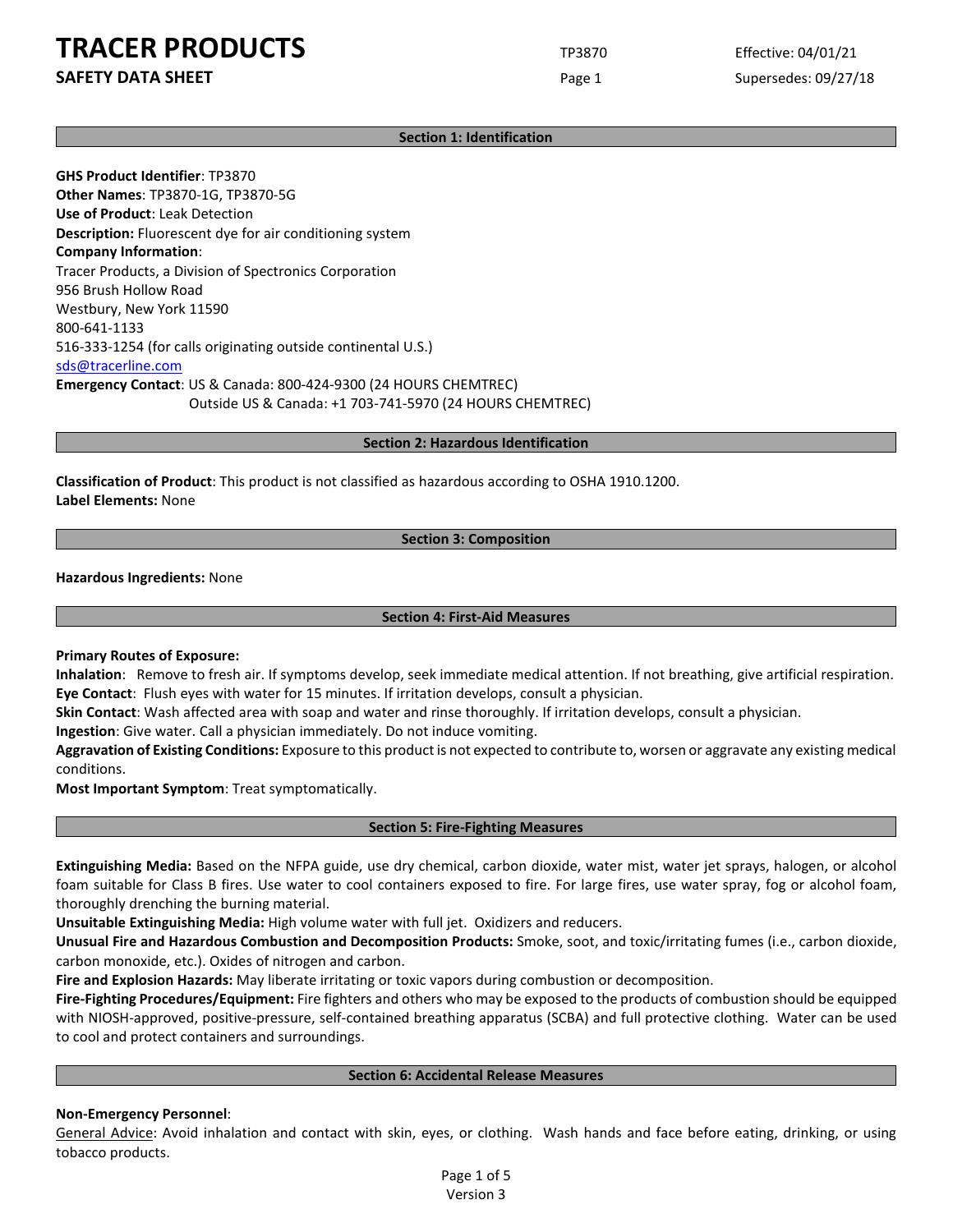**SAFETY DATA SHEET** SUPERFOUR CONSIDERING Page 2 Supersedes: 09/27/18

Personal Protective Equipment Needed: Wear impervious gloves, shoes, and protective clothing

## **Emergency Personnel**:

Suitable Protective Gear: Wear impervious gloves, shoes and protective clothing.

Unsuitable Protective Gear: Not Applicable

**Environmental Precautions**: Prevent any contamination of local soils and water supply. Prevent ground water infiltration or any ground penetration. Avoid the spreading or entering into watercourses by using sand, soil, or other types of barriers. If contamination into water course or sewage system, alert appropriate authorities.

## **Containment/Clean-up Methods**:

Containment & Recovery of Product: Contain with absorbent material, such as clay, soil, universal binding medium, or any commercially available absorbent. Shovel reclaimed dye and absorbent into a recovery or salvage drums for disposal. For larger spills, transfer to a salvage tank for recovery or safe disposal. Any residues should be treated like a small spill. This is not a RCRA hazardous waste per Title 40 CFR 261. Stop material from contaminating soil, or from entering sewers or bodies of water. For larger spills, transfer to a salvage tank for safe recovery/disposal. Residues are treated as small spills.

Disposal**:** Either incinerate or land fill in accordance with applicable local, state and federal regulations.

## **Section 7: Handling and Storage**

**Handling Precautions:** Use product only in well ventilated areas. Avoid breathing in mists or vapors from a heated product. Avoid formation of mists. Avoid heating product near flash point. Avoid prolonged or repeated contact with skin. Handle in ambient temperature.

**Storage Conditions:** Store in a cool, dry, well-ventilated area away from heat, ignition sources, and direct sunlight. Always keep containers tightly closed. Store away from oxidizing and reducing agents.

**Personal Hygiene:** Wash hands before breaks and at the end of the work day. Do not carry cleaning clothes used to absorb product in clothing. General hygiene measures for chemicals apply.

**Empty Container Precautions:** Do not reuse empty container for any purpose.

## **Section 8: Exposure Controls/Personal Protection**

**Occupational Exposure Limits**: No exposure limits have been established for this product.

**Biological Exposure Limits**: No data available

**Engineering Controls/Ventilation**: Maintain airborne concentrations below the established exposure limits by providing adequate ventilation. General (dilution) ventilation should be acceptable. Additional local exhaust ventilation is recommended where dusts, mists or vapors may be released.

## **Personal Protective Equipment**:

Respiratory Protection: Avoid breathing vapor and/or mist. If occupational exposure limits are exceeded wear NIOSH/OSHA approved equipment. Use a respiratory protection fitted with a combination filter A-P3 for short term use. High airborne concentrations may necessitate the use of self-contained breathing apparatus (SCBA) or a supplied air respirator. Respiratory protection programs must be in compliance with 29 CFR 1910.134.

Skin Protection: Wear protective clothing and appropriate impervious gloves.

Eye Protection: Wear safety goggles with peripheral coverage approved to EU Standard EN 166, AS/NZS 1337. An eye wash facility should be readily available.

Hand Protection: When in contact with material, be sure to use proper gloves approved to standards (Europe: EN 374, U.S.: F739, & AS/NZS: 2161). Gloves made from neoprene, nitrile or butyl rubber may provide suitable chemical protection.

Hygiene Measures: Wash thoroughly after handling, especially before eating, drinking, smoking, or using restroom facilities.

## **Section 9: Physical and Chemical Properties**

**Physical State**: Liquid **Appearance**: Amber **Odor**: Mild **Odor Threshold**: No data available **pH**: No data available **Melting/ Freezing Point**: No data available **Boiling Point**/**Boiling Range**: No data available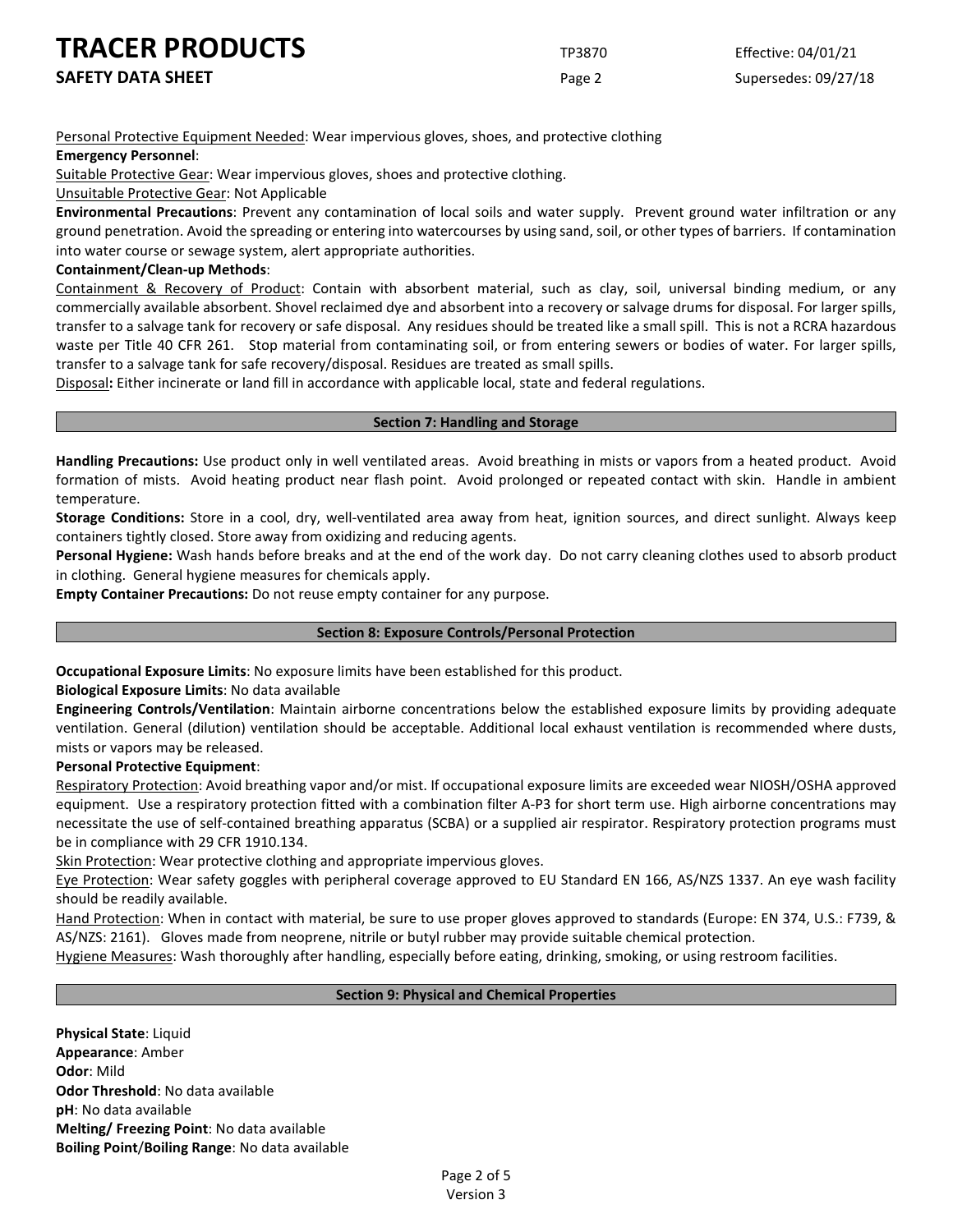**SAFETY DATA SHEET** SUPERFOUR CONSUMING THE Page 3 Supersedes: 09/27/18

**Flash Point**: Greater than 374° F (190° C) **Evaporative Rate**: No data available **Solid/Gas Flammability**: No data available **Upper/Lower Explosive Limit**: No data available **Vapor Pressure 68**° **F (20**° **C)**: <0.01 mmHg @ 20° C **Vapor Density (Air=1)**: No data available **Relative Density**: 0.9936 **Solubility in Water**: Insoluble **Partition Coefficient: n-octanol/water**: No data available **Auto-ignition Temperature**: No data available **Decomposition Temperature**: No data available **Viscosity at 40°C: 44.7cSt** Viscosity at 100°C: No data available

#### **Section 10: Stability and Reactivity**

**Reactivity**: This product is non-reactive under ambient conditions

Stability: Stable under normal conditions of use. Can decompose slowly with localized heating over 300°C

**Conditions to Avoid**: High temperatures & a source of ignition. Toxic fumes may be released if product is heated above decomposition point.

**Incompatible Materials**: Strong Acids, Strong oxidizing agents, and Reducing agents

Hazardous Decomposition Products: In the event of combustion, CO and CO<sub>2</sub> will be formed.

**Hazardous Polymerization**: Will not occur

## **Section 11: Toxicological Information**

| Oral LD <sub>50</sub>       | Rat    | >3,815            |
|-----------------------------|--------|-------------------|
| Dermal LD <sub>50</sub>     | Rabbit | >2,000            |
| Inhalation LC <sub>50</sub> | Rat    | No data available |
| Eye Irritation              | Rabbit | Not an Irritant   |
| Skin Irritation             | Rabbit | Not an Irritant   |

**Carcinogenicity**: According to ACGIH, IARC, NTP, and OSHA, this product is not a hazardous carcinogen to humans.

**Sensitization:** This product is not classified as a sensitizer

**STOT-single exposure**: This product is not classified as a specific organ toxicant

**STOT-repeated exposure**: This product is not classified as a specific organ toxicant

**Genetic Toxicity:** This product is not classified as a genetic toxin

**Aspiration Hazard**: This product is not classified as an aspiration hazard

**Likely Routes of Exposure**: Eyes, skin and respiratory tract

## **Symptoms**:

Eye Contact: May cause mild irritation

Skin Contact: May cause mild irritation

Inhalation: May cause mild irritation

Ingestion: May cause mild irritation

## **Section 12: Ecological Information**

#### **Toxicity**:

| Fish LL <sub>50</sub> 96hr mg/l        | >1,000            |  |
|----------------------------------------|-------------------|--|
| Crustacean LL <sub>50</sub> 96hr. mg/l | No data available |  |
| Algae NOEL 72hr. mg/l                  | No data available |  |

**Persistence & Degradability**: No data available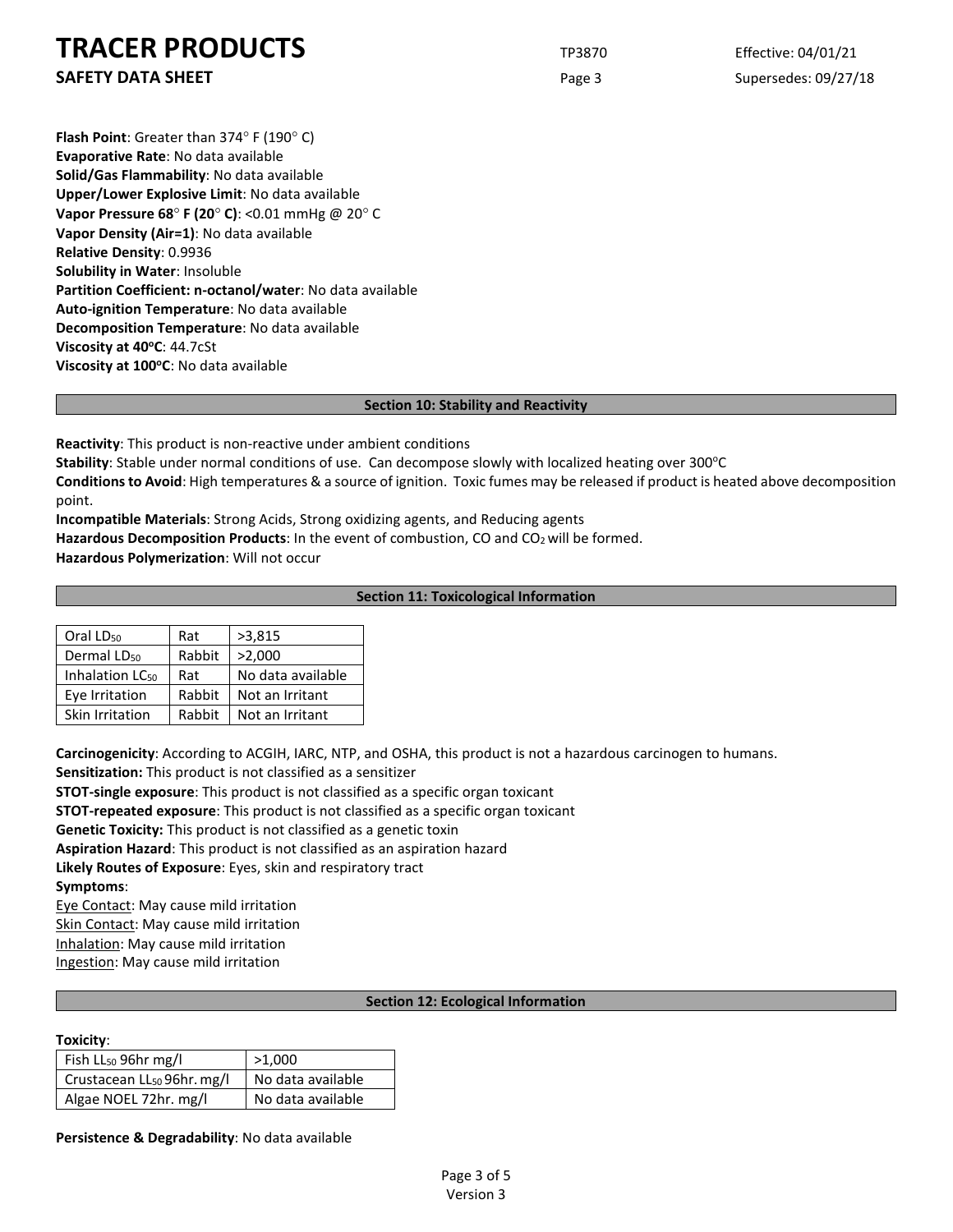**SAFETY DATA SHEET** SUPERFOUR Page 4 Supersedes: 09/27/18

**Bioaccumulation Potential**: No data available **Mobility in Soil**: No data available

#### **Section 13: Disposal Considerations**

**General Statements:** Federal regulations may apply to empty container. State and/or local regulations may be different.

**Disposal:** Recover or recycle if possible, otherwise, dispose of in accordance with all local, state, and federal regulations. Sewage disposal is discouraged

**Special Instructions:** Be sure to contact the appropriate government environmental agencies if further guidance is required. Do not remove labels from container until container is cleaned properly. Containers can be reused or disposed of by landfill or incineration if appropriate to local law. Water with cleaning agents is required

**Hazardous Waste Number:** Not a RCRA hazardous waste

## **Section 14: Transportation**

**General Comments**: This product is not classed as hazardous or regulated for transport under 49 CFR, IATA/ICAO, or IMDG **49 CFR:**

**DOT Shipping Name:** Not Regulated **DOT Label:** Not Applicable **DOT Identification No.:** Not Applicable; Nonregulated shipments by air under 49 CFR, IATA/ICAO AND IMO **UN Proper Shipping Name:** Not Applicable **Transport Hazard Class:** Not Applicable **Packing Group:** Not Applicable **Classification Code:** Not Applicable **Transport by Road/Rail (ADR/RID): Environmental Hazard:** Not Applicable **Tunnel Restriction Code:** Not Applicable **Transport by Sea (IMDG): Marine Pollutant:** Not Applicable **Environmental Hazard:** Not Applicable **Transport by Air (IATA): Special Precautions for User:** Unless otherwise specified, general measures for safe transport must be followed **Transport in Bulk:** Non-dangerous material according to transport regulations

## **Section 15: Regulatory Information**

**Inventory Status:** 

| Inventory                                                                     | <b>Status</b>                      |
|-------------------------------------------------------------------------------|------------------------------------|
| <b>U.S. TSCA Inventory</b>                                                    | Listed                             |
| <b>Canadian Domestic Substances List (DSL)</b>                                | Listed or Exempt                   |
| <b>Australian Inventory of Chemical Substances (AICS)</b>                     | One or more ingredients not listed |
| <b>European Inventory of Existing Commercial Chemical Substances (EINECS)</b> | Listed                             |
| Japan Inventory of Existing and New Substances (ENCS)                         | One or more ingredients not listed |
| <b>Korea Existing Chemical Inventory (KECI)</b>                               | One or more ingredients not listed |
| <b>China Inventory of Existing Chemical Substances (IECSC)</b>                | One or more ingredients not listed |
| <b>Philippine Inventory of Chemicals (PICCS)</b>                              | One or more ingredients not listed |

**SARA Title III Information**: This product contains no chemicals subject to the reporting requirements of Section 313 of the emergency planning and community right to know act.

**SARA - Section 302-Extremely Hazardous Substances:** No regulated ingredients.

**SARA - Section 302-Reportable Quantity:** None.

**SARA - Section 311/312-Hazard Categories:**

Fire Hazard: No